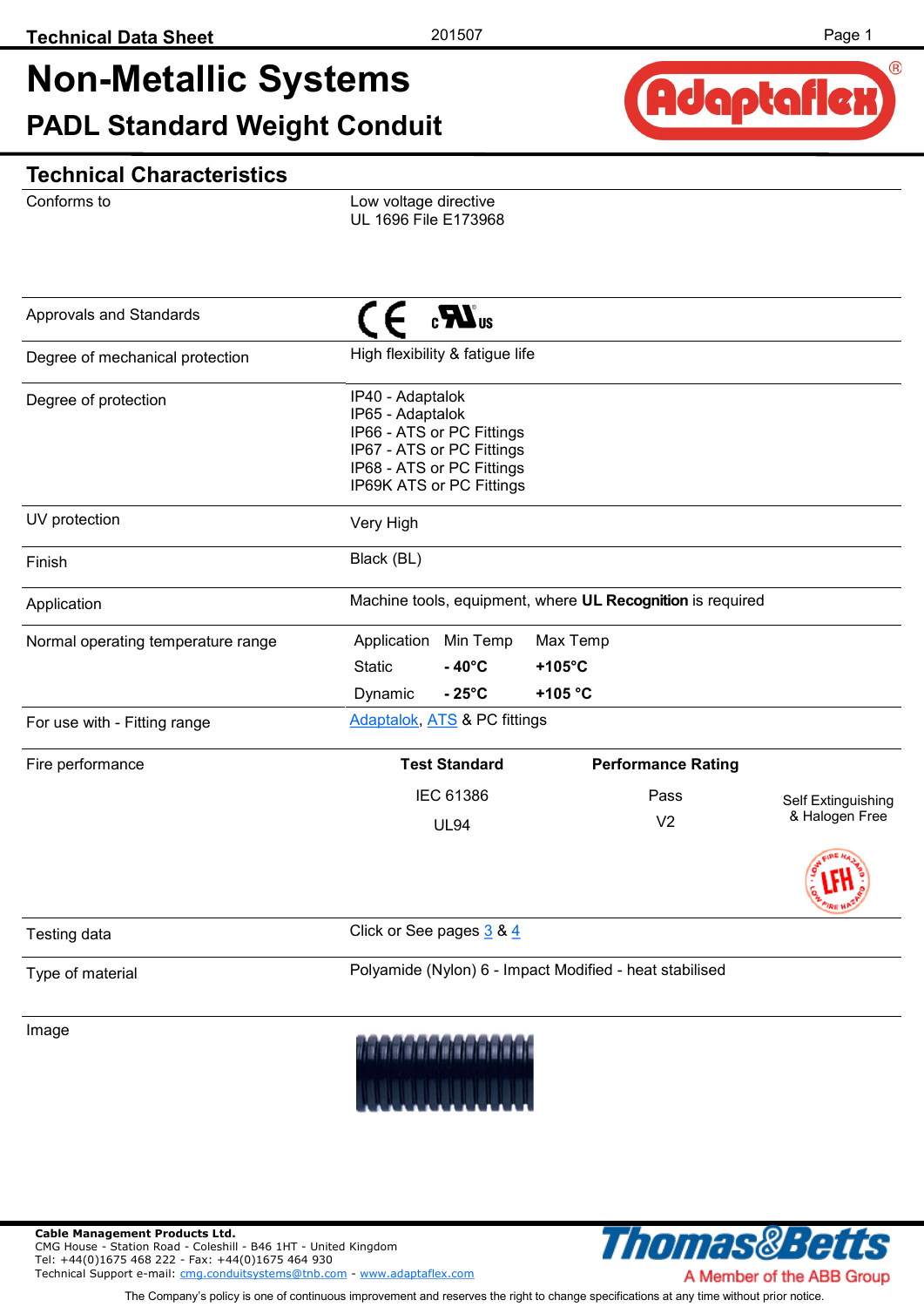Adaptafle

 $(R)$ 

## **Non-Metallic Systems PADL Standard Weight Conduit**

#### **Technical & Dimensional Data**

|                    | <b>Conduit Size</b>                                                   |                                        |                | <b>Dimensions</b>              |                               |                                            |                |                                |
|--------------------|-----------------------------------------------------------------------|----------------------------------------|----------------|--------------------------------|-------------------------------|--------------------------------------------|----------------|--------------------------------|
| Part No.           | <b>Nominal</b><br><b>Conduit Size</b>                                 | <b>NW</b><br><b>Conduit Size Pitch</b> | <b>Conduit</b> | (A) Outside<br><b>Diameter</b> | (B) Inside<br><b>Diameter</b> | (C)<br><b>Static Bend</b><br><b>Radius</b> | Reel<br>Length | Average<br>Weight<br>(kg/100m) |
| PADL <sub>16</sub> | 16 <sub>mm</sub>                                                      | 13                                     | Coarse         | 15.8mm                         | 12.0mm                        | 30mm                                       | 100ft          | 4.6                            |
| PADL21             | 21mm                                                                  | 17                                     | Coarse         | 21.2mm                         | 16.2mm                        | 40mm                                       | 100ft          | 7.8                            |
| PADL28             | 28mm                                                                  | 23                                     | Coarse         | 28.5mm                         | 22.6mm                        | 45mm                                       | 100ft          | 13.0                           |
| PADL34             | 34mm                                                                  | 29                                     | Coarse         | 34.5mm                         | 29.0mm                        | 55mm                                       | 100ft          | 15.5                           |
| PADL42             | 42mm                                                                  | 36                                     | Coarse         | 42.5mm                         | 36.5mm                        | 60mm                                       | 100ft          | 19.5                           |
| PADL54             | 54 <sub>mm</sub>                                                      | 48                                     | Coarse         | 54.5mm                         | 47.5mm                        | 70mm                                       | 100ft          | 26.0                           |
|                    | To order quote part number, colour & reel length, e.g PADL28/BL/100FT |                                        |                |                                |                               |                                            |                |                                |



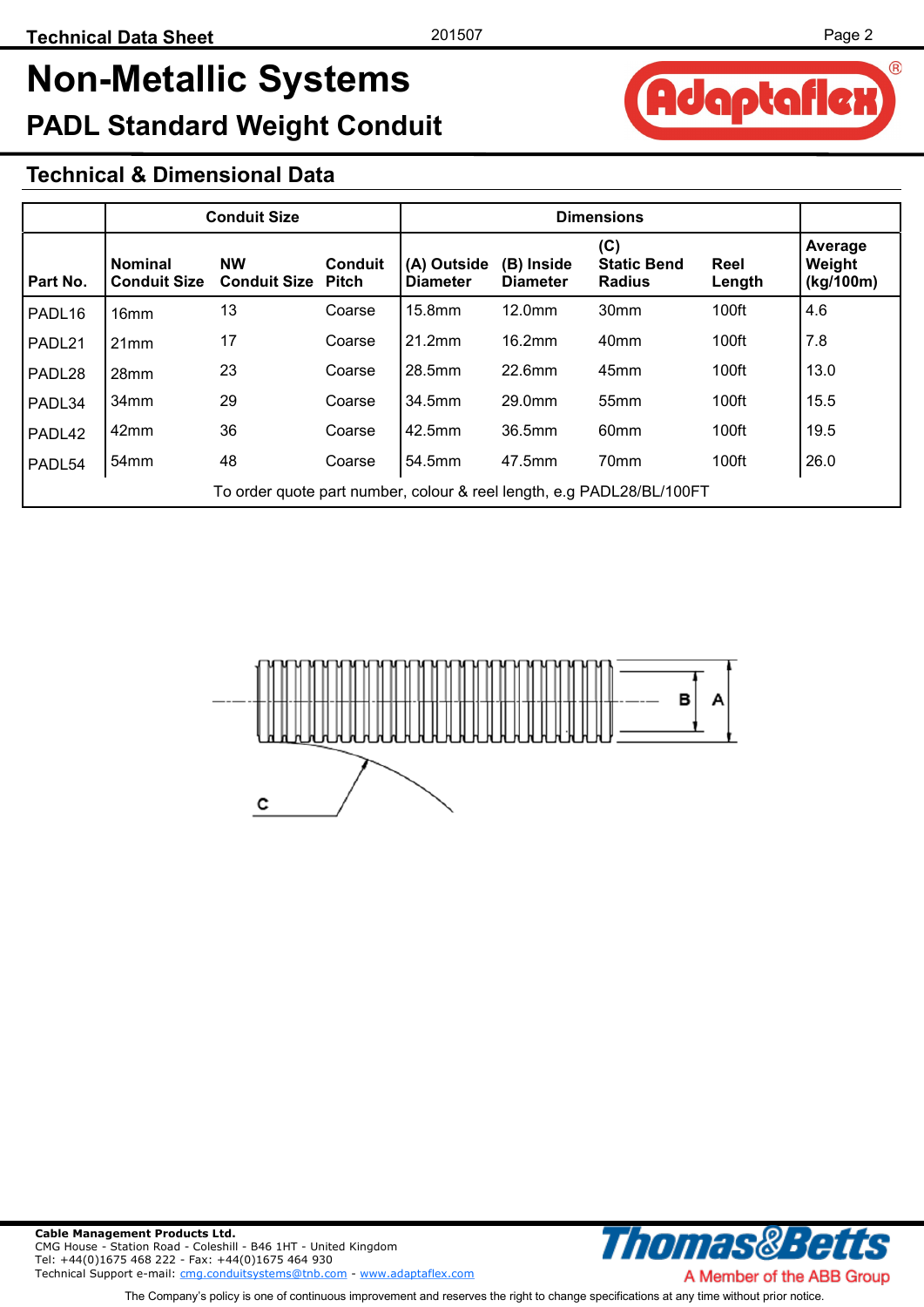## <span id="page-2-0"></span>**Non-Metallic Systems**





#### **BS EN 61386 Clarification**

|             | <b>Fitting</b> | Compression | Impact | Min<br>temp | Max<br>temp | bending | electrical | IP<br>solids | -IP<br>water | Corrosion | Tensile | Non-flame<br>Propogating | Suspended<br>load |
|-------------|----------------|-------------|--------|-------------|-------------|---------|------------|--------------|--------------|-----------|---------|--------------------------|-------------------|
| <b>PADL</b> | ATS            |             | ັ      |             |             |         |            |              |              | -         |         |                          |                   |

#### **Mechanical Properties**

| <b>Test Type</b>      | Methods / Standards   Requirements |                                       | Value    |
|-----------------------|------------------------------------|---------------------------------------|----------|
| Compression Strength  | IEC61386                           |                                       | Class 1  |
| Impact Strength @23°C | IEC61386-1                         | No Cracks. <20% deformation min value | $>4.5$ J |
| Tensile Strength      |                                    | Pull off of fitting minimum value     | >250N    |
| Static Bend Radius    |                                    |                                       | $2x$ OD  |
| Dynamic Bend Radius   |                                    | 5000 cycles @ -25°C                   | 4X OD    |

#### **Thermal Properties**

| <b>Test Type</b>        | <b>Methods / Standards</b> | Requirements                 | <b>Value</b>     |
|-------------------------|----------------------------|------------------------------|------------------|
| Minimum Temp            | Dynamic IEC61386           | Dynamic 5000 cycles          | -25 $^{\circ}$ C |
| Maximum Short Term Temp |                            |                              | $160^{\circ}$ C  |
| Minimum Static Temp     |                            | Permanent Use (30,000) Hours | $-40^{\circ}$ C  |
| Maximum Static Temp     |                            | Permanent Use (30,000) Hours | $105^{\circ}$ C  |
|                         |                            |                              |                  |

#### **Chemical Resistance Chart**

|                      | lAstm No.1           | Diesel oil              | Methyl Bromide         | Sulphur Dioxide (Gas) |
|----------------------|----------------------|-------------------------|------------------------|-----------------------|
|                      | Astm No.2            | Diethylamine            | <b>MEK</b>             | Sulphuric Acid (10%)  |
| Key:                 | Astm No.3            | Ethanol                 | Nitric Acid (10%)      | Sulphuric Acid (70%)  |
|                      | Acetic Acid (10%)    | Ether                   | Nitric Acid (70%)      | Toluene               |
| Suitable:            | Acetone              | Ethylamine              | Oxalic Acid            | Transformer Oil       |
|                      | Aluminium Chloride   | <b>Ethylene Glycol</b>  | Ozone (Gas)            | l.1.1-Trichloroethane |
| Limited Suitability: | Aniline              | <b>Ethyl Ethanoate</b>  | Paraffin oil           | Trichloroethylene     |
|                      | Benzaldehyde         | Freon 32                | Petrol                 | Turpentine            |
| Unsuitable:          | Benzene              | Hydrochloric Acid (10%) | Phenol                 | Vegetable Oil         |
|                      | Carbon tetrachloride | Hydrochloric Acid (36%) | <b>Sea Water</b>       | Vinyl Acetate         |
| Not Tested:          | Chlorine water       | Hydrogen Peroxide (35%) | <b>Silver Nitrate</b>  | Water                 |
|                      | Chloroform           | Hydrogen Peroxide (87%) | Skydrol                | White Spirit          |
|                      | Citric Acid          | Lactic Acid             | Sodium Chloride        | Zinc Chloride         |
|                      | Copper Sulphate      | Lubricating oil         | Sodium Hydroxide (10%) |                       |
|                      | Cresol               | Methanol                | Sodium Hydroxide (60%) |                       |

The information above is given as a guide only and is based on published technical data and experience. The chemical resistance of the above products is dependant on factors such as chemical exposure, concentration of the chemical and temperature. The above chemicals are valid for a temperature of 23°C. Use of the above table is at the users own discretion and risk. Those using it must satisfy themselves that their application presents no health and safety risks. The end user should assess compatibility with their application and contact Thomas & Betts for further information.

ADHERENCE TO THE CURRENT WIRING REGULATIONS BS7671 OR NEC WIRING REGULATIONS (FOR USA) IS STRONGLY ADVISED.

MINIMUM BEND RADIUS FOR FLEXING IS DEPENDANT UPON MINIMUM TEMPERATURE, BENDING FREQUENCY AND CHEMICAL ENVIRONMENT.

Thomas&B

**Cable Management Products Ltd.**  CMG House - Station Road - Coleshill - B46 1HT - United Kingdom Tel: +44(0)1675 468 222 - Fax: +44(0)1675 464 930 Technical Support e-mail: [cmg.conduitsystems@tnb.com](mailto:cmg.conduitsystems@tnb.com?subject=Data%20Sheet%20-%20Technical%20Support) - [www.adaptaflex.com](http://www.adaptaflex.com)

The Company's policy is one of continuous improvement and reserves the right to change specifications at any time without prior notice.

A Member of the ABB Group